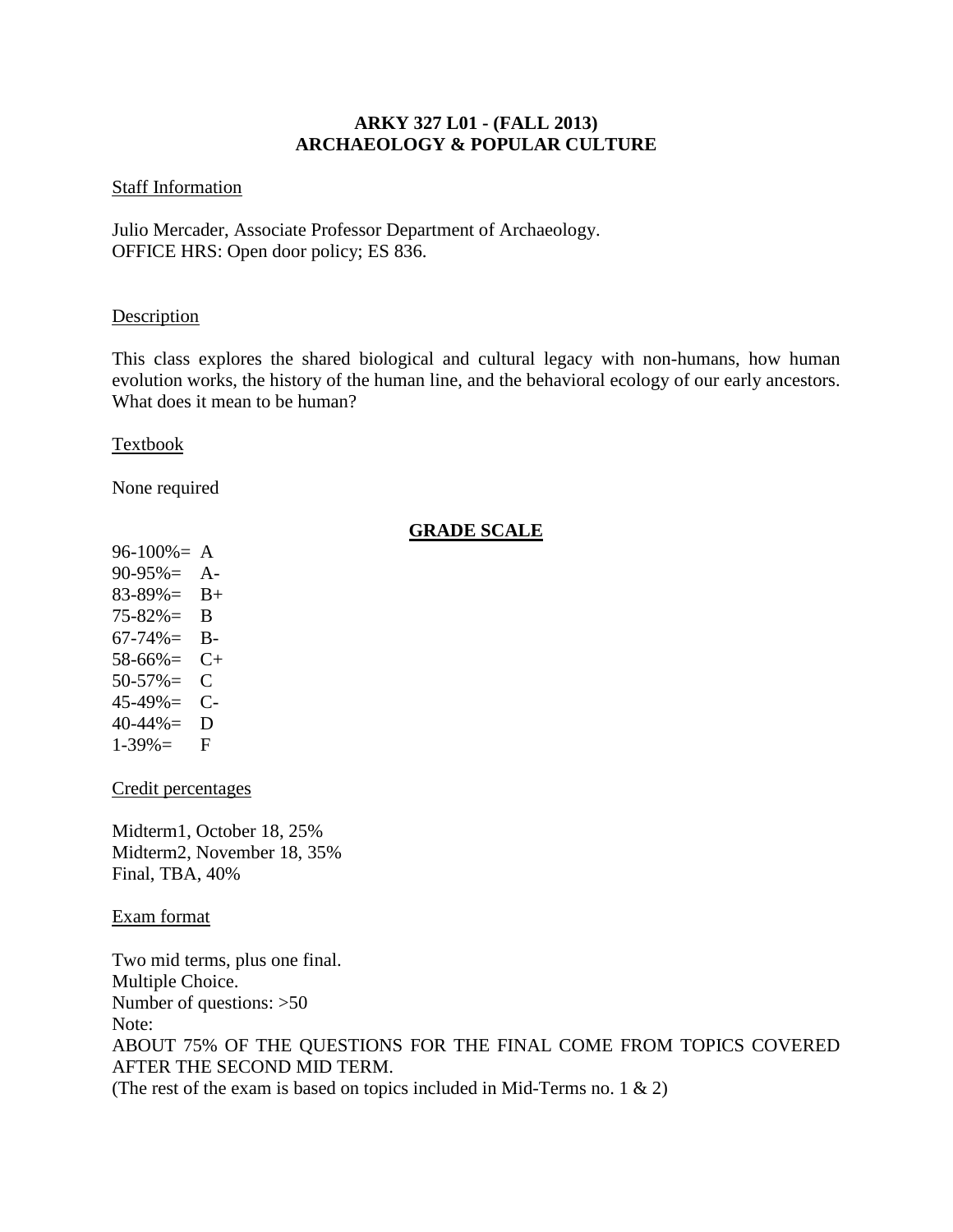Item Credit percentages Midterm1, October 18, 25% Midterm2, November 18, 35% Final, TBA, 40% Item Exam format Multiple Choice. Number of questions: >50

## ABOUT 75% OF THE QUESTIONS FOR THE FINAL COME FROM TOPICS COVERED AFTER THE SECOND MID TERM.

(The rest of the exam is based on topics included in Mid-Terms no. 1  $\&$  2)

Exam contents

Posted, in- class materials=100%

No optional activities or in-class assignments are considered mandatory and, if answered correctly in the exam, they raise your mark; not penalize you.

### **Topics to be covered**

Research Methods in Paleoanthropology, I Research Methods in Paleoanthropology, II Evo. Classification and nomenclature Ancient DNA Geoarky and Geochronometry Primate Origins Hominoid Behavior Primate Archaeology Primitive Hominins The genus Homo Oldowan Cultures Acheulian Site Review: Koobi Fora, Gona Site Review: Olduvai, Swartkrans Out of Africa, I: Lower Paleolithic in Asia Out of Africa, I: Lower Paleolithic in Europe **Neanderthals** Site review: Dmanisi Site review: Atapuerca Early Behavior and Cognition Bio-cultural diversity in the African cradle The emergence of our species Homo sapiens and modern behavior Out of Africa, II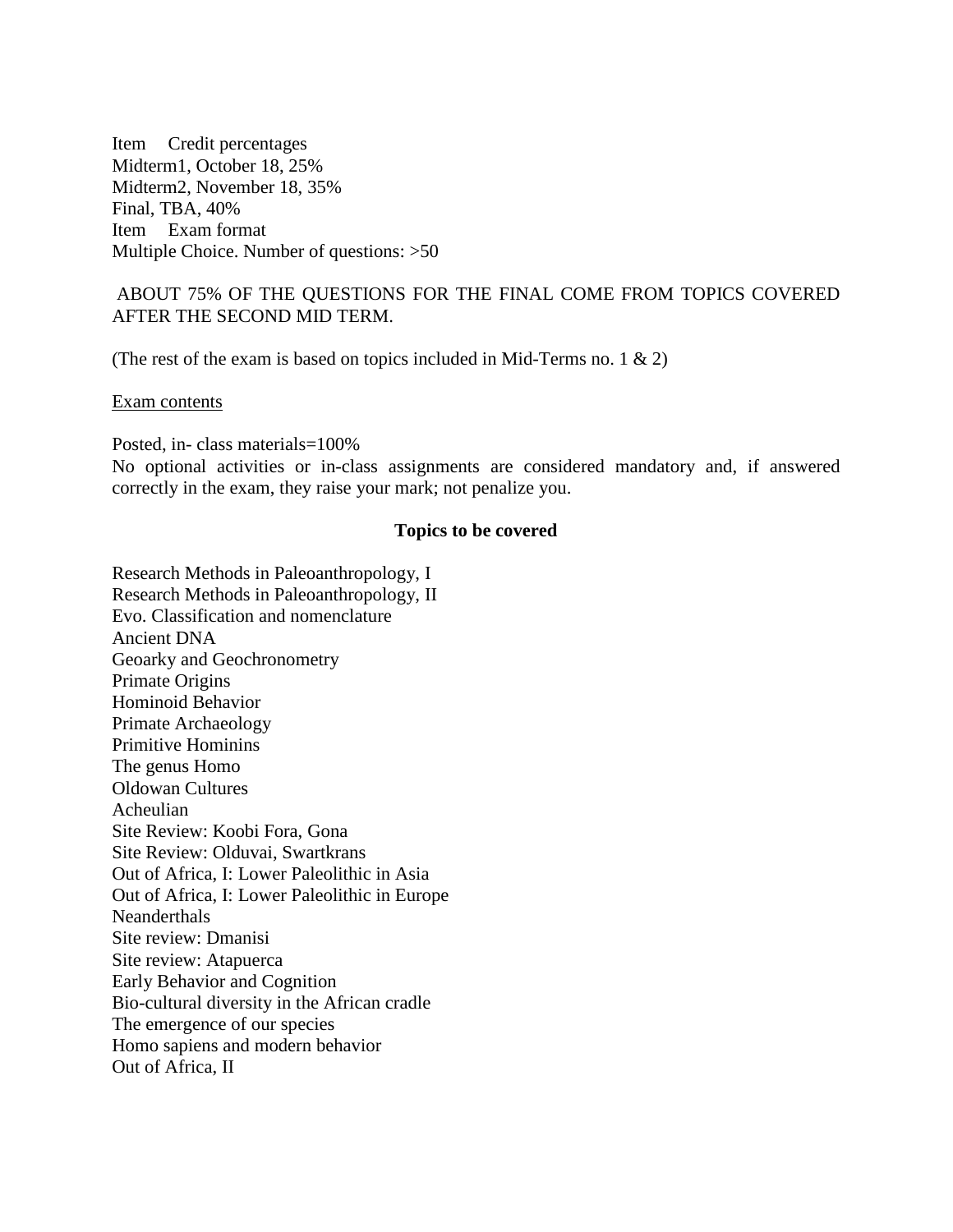African late Pleistocene cultures Eurasian Upper Paleolithic Art Australian hominins The colonization of the New World The onset of cultural complexity

## **ADDITIONAL CONTENT**

#### **Writing Across the Curriculum**

Writing skills are not exclusive to English courses and, in fact, should cross all disciplines. The University supports the belief that throughout their University careers, students should be taught how to write well so that when they graduate their writing abilities will be far above the minimal standards required at entrance. Consistent with this belief, students are expected to do a substantial amount of writing in their University courses and, where appropriate, instructors can and may use writing and the grading thereof as a factor in the evaluation of student work. The services provided by the Writing Centre in the Effective Writing Office can be utilized by all undergraduate and graduate students who feel they require further assistance.

#### **Academic Accommodation Policy**

The purpose of academic accommodation is to provide students with documented disabilities equal opportunity to master the essentials of a post-secondary education. Students with disabilities at the University of Calgary have met all admission requirements but may have done so with the use of accommodations. Similarly, they are expected to meet all academic and nonacademic requirements. Adaptive technology and other academic accommodations do not relieve students of their responsibility to develop the essential skills and abilities expected of all students.

Please refer to the following web link for detailed information: http://www.ucalgary.ca/drc/node/71

#### **Disability Resource Centre Accommodations**

It is the responsibility of the student to request academic accommodations. If you are a student with a documented disability who may require academic accommodation and have not registered with the Disability Resource Centre, please contact their office at (403)220-8237.

Students who have not registered with the Disability Resource Centre are not eligible for formal academic accommodation. Students are also required to discuss their needs with the instructor no later than fourteen (14) days after the start of the course.

#### **Freedom of Information and Protection of Privacy Act**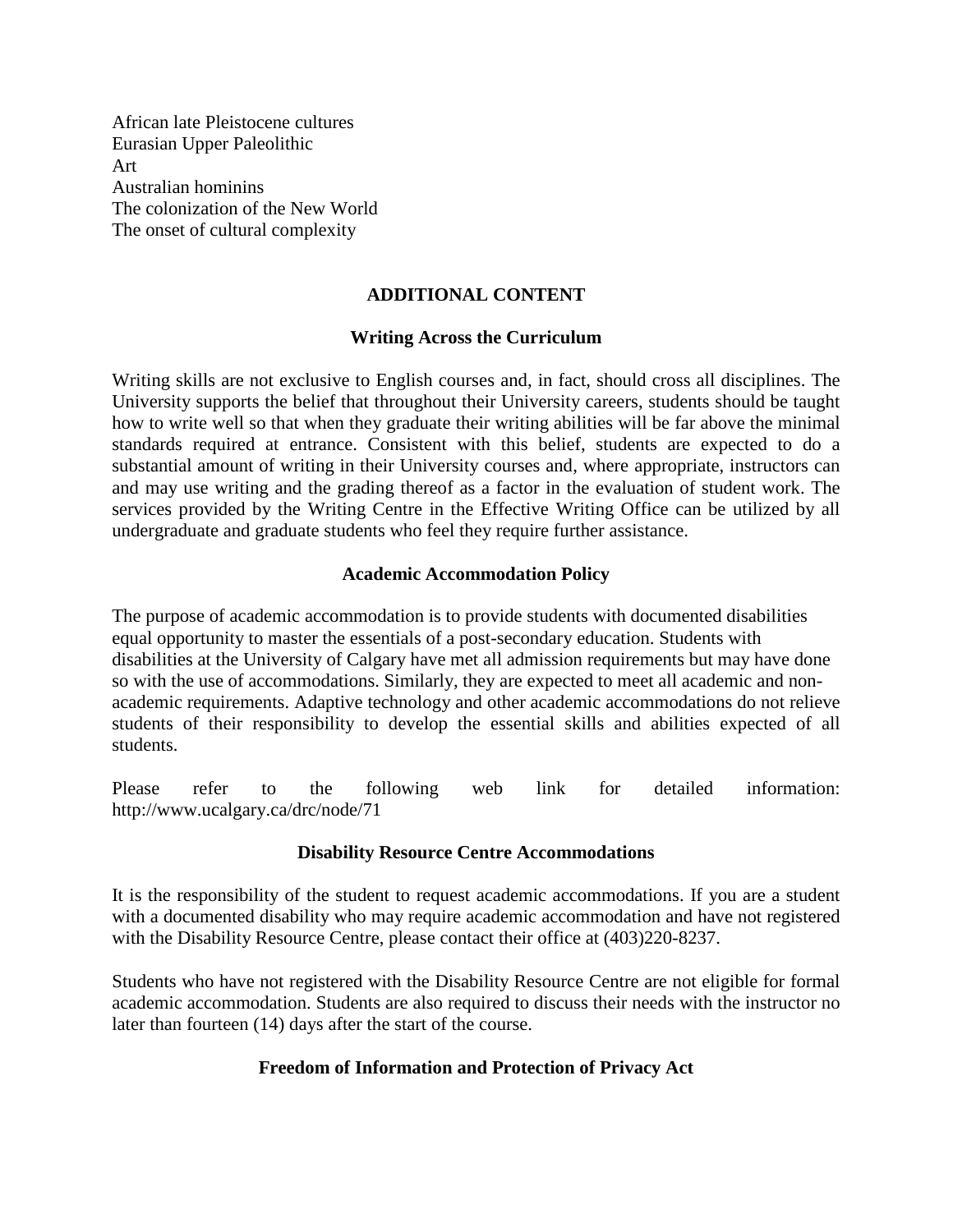The University of Calgary is committed to protecting the privacy of individuals who work and study at the University or who otherwise interact with the University in accordance with the standards set out in the Freedom of Information and Protection of Privacy Act.

Please refer to the following link for detailed information: http://www.ucalgary.ca/secretariat/system/files/foip%20overview.pdf

# **Academic Misconduct**

Academic dishonesty is an unacceptable activity at the University of Calgary and students are strongly advised to read the Student Misconduct section of the University Calendar. Quite often, students are unaware of what constitutes academic dishonesty or plagiarism. The most common are:

- 1) Presenting another student's work as your own
- 2) Presenting an author's work or ideas as you own without proper referencing
- 3) Using work completed for another course

This activity will not be tolerated and students conducting themselves in this manner will be dealt with according to the procedures outlined in the University Calendar.

For detailed information on what constitutes academic misconduct, please refer to the following link: http://www.ucalgary.ca/pubs/calendar/current/k-2-1.html

## **Emergency Evacuation Assembly Points**

In the event of an emergency that requires evacuation, please refer to the following link to become familiar with the assembly points for the class: http://www.ucalgary.ca/emergencyplan/assemblypoints

## **Safewalk Information**

Campus Security, in partnership with the Students' Union, provides the Safewalk service, 24 hours a day to any location on Campus including the LRT, parking lots, bus zones and University residences. Contact Campus Security at (403) 220-5333 or use a help phone, and Safewalkers or a Campus Security Officer will accompany you to your campus destination.

## **Faculty of Arts Program Advising and Student Information Resources**

 Have a question, but not sure where to start? The new Faculty of Arts Program Information Centre (PIC) is your information resource for everything in Arts! Drop in at SS110, call us at 403-220-3580 or email us at artsads@ucalgary.ca. You can also visit the Faculty of Arts website at http://arts.ucalgary.ca/undergraduate which has detailed information on common academic concerns.